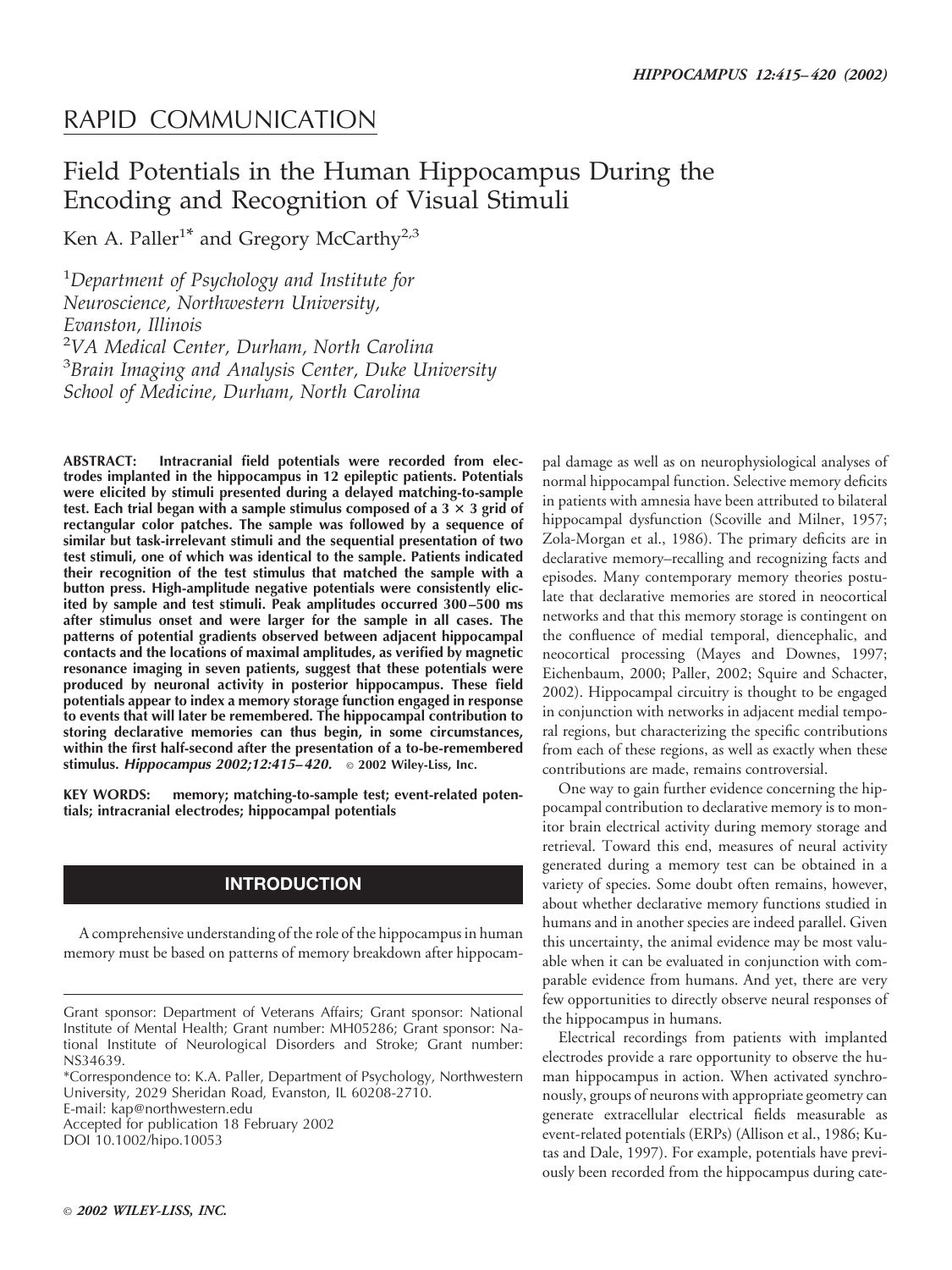gorization tasks (Halgren et al., 1980; McCarthy et al., 1989). We hypothesized that potentials produced in the hippocampus would reflect its role in memory processing and thus provide vital evidence to help guide theories on the neural substrates of declarative memory.

In order to monitor brain activity associated with acquisition and recognition, we adapted a visual object recognition test that has been used to show declarative memory deficits in patients with amnesia and in monkeys with experimentally induced amnesia (Mishkin, 1978; Aggleton et al., 1988; Squire et al., 1988; Baxter and Murray, 2001). Each trial of this delayed matching-to-sample (DMS) test includes a unique, to-be-remembered stimulus known as the sample. After a delay, the subject indicates recognition by selecting the sample. A long retention delay and/or interfering events can undermine rehearsal so as to make performance contingent on declarative memory.

We recorded ERPs to visual stimuli presented sequentially in the DMS test (Fig 1). The sample was composed of nine rectangles, each of which could be either red, yellow, green, or blue. Each sample was unique across trials (given that sample repetition tends to confound recognition with recency discrimination). Patients were encouraged to remember the sample without relying on verbal strategies. Data were recorded during 60–100 trials. Cue stimuli lasted 1,000 ms, other stimuli 200 ms, and interstimulus intervals 900–1,000 ms. On each trial, one test stimulus (the match) was identical to the sample. Mismatch and all distractor stimuli were unique and were constructed to be highly similar to the sample, by randomly rearranging the nine rectangles used for the sample. Because both test stimuli and the distractors were composed of the same components, DMS performance was highly attentiondemanding.

Recordings from 12 epileptic patients were made during a 5- to 8-day clinical evaluation in which electrodes were implanted to analyze the course of seizures for neurosurgical planning (Spencer et al., 1982). Nine patients were right-handed, five were men, and all suffered from complex partial seizure disorders not adequately controlled by anticonvulsant medication. The mean full-scale intelligence quotient (IQ) was 92.8 (range  $73-117$ ; SE = 3.9), mean age was 31.3 years (range  $24-39$ ; SE = 1.4).

Electroencephalographic (EEG) recordings were amplified with mastoid or earlobe reference (0.1–100-Hz bandpass, 4–6 ms/sample). Contact locations were determined using x-rays for platinumiridium probes ( $n = 5$ ) or magnetic resonance imaging (MRI) for nichrome probes ( $n = 7$ ). Further methodological details have been described previously (McCarthy et al., 1989; Allison et al., 1999).

Figure 2a shows recordings from a platinum–iridium probe implanted in the right hemisphere of a patient who later underwent a partial left temporal lobectomy. Large negative ERPs were apparent at several contacts at 250–900 ms after stimulus onset. At contact RP11, the sample response reached a peak of  $-360 \mu V$ , roughly twice as large as the match response. In this study, and in subsequent analyses, the match response was computed using only trials in which the match occurred in the test-1 position (the results were similar for test-2, but match/mismatch status cannot be anticipated for test-1). The location of contact RP11 was estimated to be in the posterior hippocampus. At more posterior contacts RP6–



**FIGURE 1. Schematic representation of a typical trial of the delayed matching-to-sample (DMS) test. Stimuli were composed of a 3-by-3 matrix of rectangles presented on a monitor. Color rectangles were used only for sample, distractor, and test stimuli (patterns shown here represent colors). Each stimulus subtended a visual angle of 4.2° 3.1° and appeared on a rectangular white background (7.2° by 5.2° visual angle). Trials included an acquisition/delay sequence (cue, sample, standards, and distractors) followed immediately by a test sequence (cue, test-1, cue, test-2, cue, end). A button press was used to initiate each trial, with a 1-s delay, and to register the recognition choice. Recognition responses were counted as correct only if they occurred during the cue presentation that followed the test stimulus that was identical to the sample (test-1 in the trial depicted). The number of standards and distractors delivered during the retention interval was randomized from 10 to 20, yielding an average delay from sample to test-1 of about 16 s. The first three stimuli and the last three stimuli in the retention interval were standards, whereas the intervening stimuli were randomly either standards (80%) or distractors (20%).**

RP9, positive potentials were elicited in the same latency range. At deeper contacts RP15–RP18, positive potentials were observed for the match. In this patient, and in general, recordings from other probes in temporal and frontal regions showed late responses that were relatively small and/or inconsistent compared with hippocampal responses.

Figure 2b shows recordings from a nichrome probe implanted in the right hemisphere of another patient. MRI findings from this patient, as shown in Figure 2c, indicated that contacts RP5–RP9 intersected the hippocampus. Large negative ERPs were elicited by the sample from these contacts. ERP patterns changed abruptly between adjacent contacts RP4/RP5 and RP9/RP10. Although the MRI magnetic inhomogeneity artifacts produced by the contacts were insufficient for substructural localization, it is likely that con-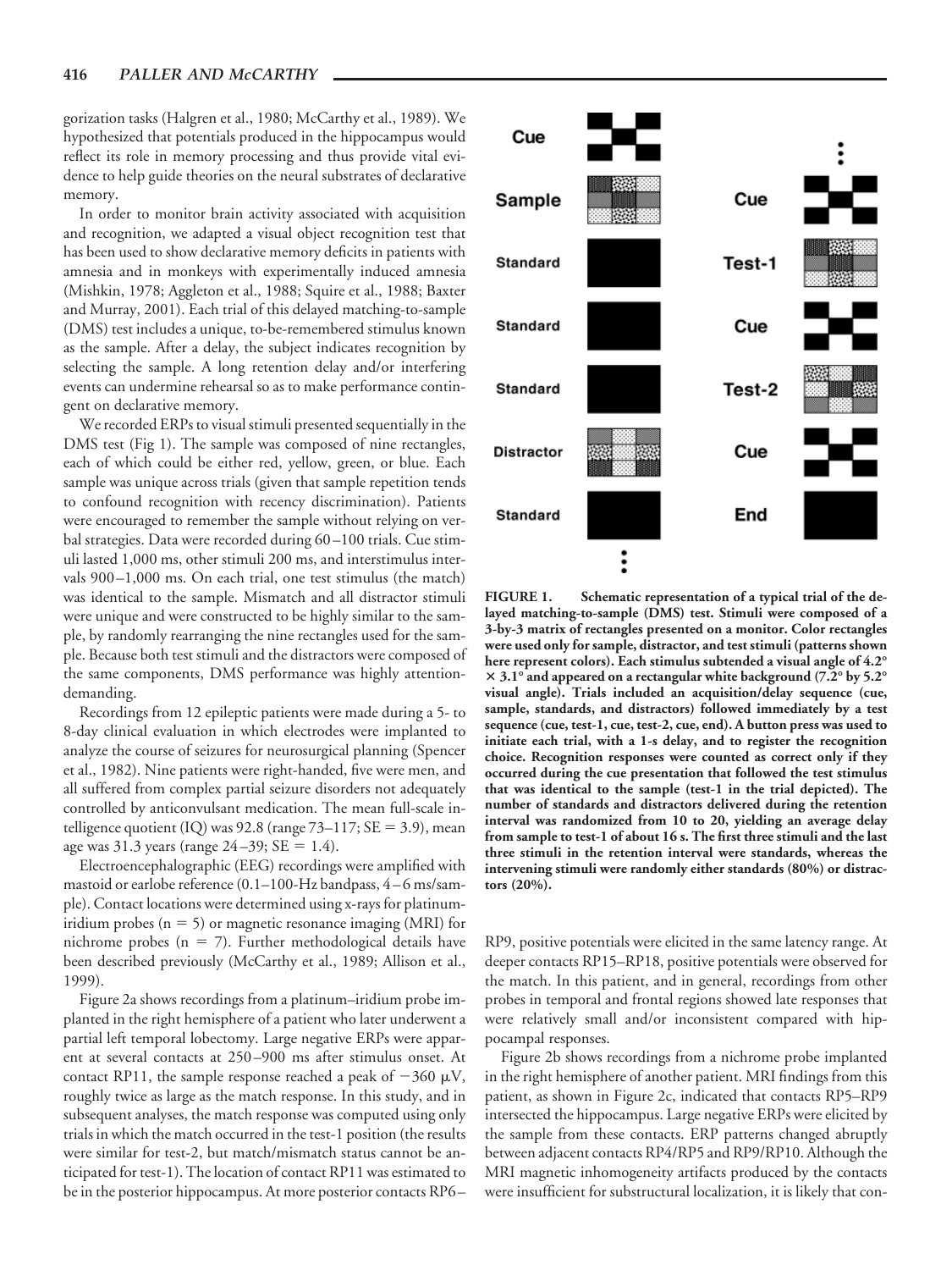

FIGURE 2. Intracranial results from two patients. a: Large negative potentials were elicited by the sample from contacts RP11 to RP13. These contacts appeared to be located in posterior hippocampus on the basis of an x-ray localization procedure (Darcey and Williamson, 1985). Similar potentials, but with smaller amplitudes, were elicited by the match. Potentials of opposite polarity were apparent at neighboring contacts. b: In another patient, large negative potentials were elicited by the sample from contacts RP5 to RP9, with smaller potentials for the match. Potentials of opposite polarity were again apparent at neighboring contacts. c: Sagittal and coronal MRIs from the patient represented in b show contact locations and demonstrate that contacts RP5 to RP9 were in or near the hippocampus. Reduced hippocampal volume is apparent in the left hemisphere.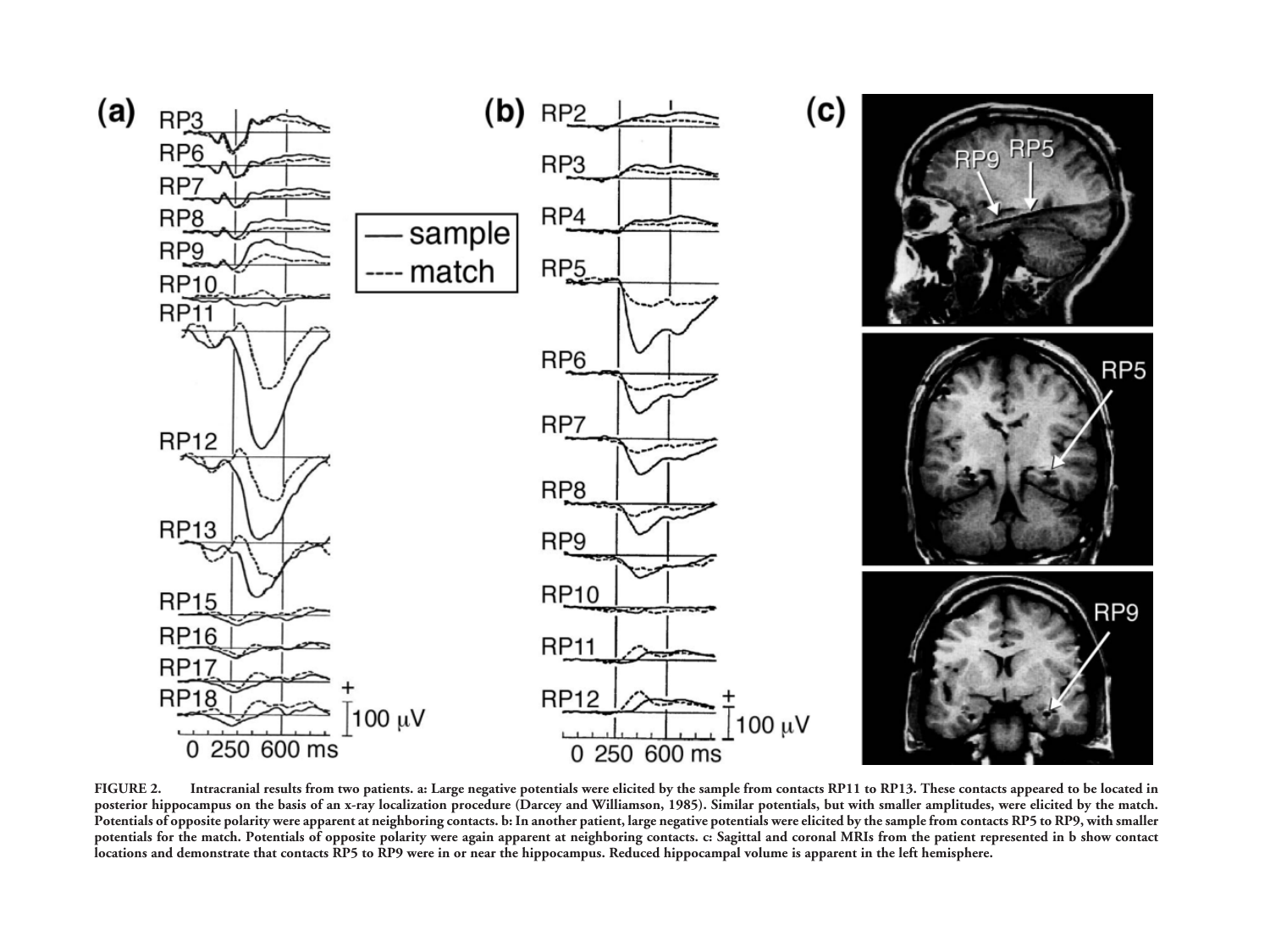

**FIGURE 3. Event-related potentials (ERPs) from all 12 patients showing larger responses to the sample than to the match. Recordings shown were from the region of the posterior hippocampus and were selected on the basis of where the largest potentials were elicited. Note different scale for right column. Recordings were from the left hemisphere in six patients and from the right hemisphere in six patients, always on the side opposite to a hippocampal seizure focus.**

tacts that recorded the negative potentials were within the hippocampus, whereas contacts that recorded positive potentials were outside the hippocampus. This pattern of potential gradients is highly suggestive of local generation within the hippocampus. We also observed these hippocampal potentials with similar topographic patterns in response to target events in discrimination tasks (as previously described by McCarthy et al., 1989), and they were likewise localized to posterior hippocampus. In this patient, simultaneous cortical surface recordings from regions inferior to the temporal lobe and anterior to the hippocampus yielded positive ERPs to sample and match, with larger amplitudes for the match. Simultaneous recordings from parietal scalp also yielded positive ERPs with larger amplitudes for the match. This pattern of scalp ERPs was also observed in a group of 12 healthy individuals performing the same DMS test. These robust positive ERPs to the match may reflect events of memory retrieval and correspond with ERP results from a wide variety of memory tests in which such ERPs have been associated with the recollection of declarative memories (Friedman and Johnson, 2000; Mecklinger, 2000; Paller, 2000).

Figure 3 shows sample and match responses from each of the 12 patients. The contact for each patient was selected on the basis of where these negative responses were largest, and all were in or near the region of the posterior hippocampus. These data highlight the consistency with which high-amplitude negative ERPs were elicited by the sample. The peak latency of these potentials ranged

from  $\sim$ 300–500 ms. Variability in absolute peak amplitude may reflect nonspecific factors, including variability in electrode position relative to hippocampal cell layers, as observed in our previous studies of hippocampal potentials in categorization tasks (Mc-Carthy et al., 1989; Paller et al., 1992). However, the peak amplitude elicited by the match was in all cases smaller than that to the sample. Match peak amplitude computed as a percentage of sample peak amplitude was  $41\%$  (range  $3-88$ ; SE = 9).

In comparisons across all stimulus types, the largest negative potentials were elicited by the sample, intermediate responses were elicited by the match, mismatch, distractor, and test cue, and smallest responses by the initial cue, response cue, and standard. Peak amplitude measurements from the individual patients ( $\mu$ V  $\pm$ SE) averaged 176  $\pm$  26 for the sample, 63  $\pm$  16 for the match, 69  $\pm$  9 for the mismatch, 66  $\pm$  13 for the distractor, 92  $\pm$  16 for the test cue,  $54 \pm 11$  for the initial cue,  $17 \pm 6$  for the response cue, and  $11 \pm 2$  for the standard. Peaks differed significantly as a function of condition  $[F(7,88) = 12.78, P \le 0.001]$  and the Fisher test verified that ERPs were (1) larger for the sample than for all other stimuli, (2) smaller for the standard than for all other stimuli except response cue, and (3) smaller for response cue than for all other stimuli except initial cue and standard. Match and mismatch ERP amplitudes were not significantly different.

To summarize the results, the sample and match in the DMS test were physically identical but elicited different ERPs due to differential cognitive processing at acquisition and retrieval. These potentials were elicited from locations distant from epileptic foci; recordings from other patients with hippocampal contacts only in regions of suspected pathology were excluded. Furthermore, findings of similar negative potentials from monkeys with no epileptic pathology (Paller et al., 1992) suggest that the present results reflect normal hippocampal function and not artifacts of recording from epileptic patients.

What is the neural basis of these potentials? McCarthy et al. (1989) observed similar field patterns in the medial temporal region and speculated that they were generated by the synchronous activation of spatially aligned hippocampal pyramidal cells. These field patterns were apparent both for the sample and for rare target events in simple categorization paradigms (Halgren et al., 1980; McCarthy et al., 1989). Moreover, when both the DMS test and categorization paradigms were administered to patients in the present group, the location of maximal response was generally the same, although amplitudes were larger in the DMS test. The proposal that hippocampal neurons generate these potentials is also supported by negative correlations between hippocampal pathology and hippocampal ERP amplitudes (Squires et al., 1983; Puce et al., 1989). These potentials may reflect the arrival into the hippocampus of neocortical information, of modulatory input from diffusely projecting brain systems, or of recurrent inhibition from hippocampal pyramidal cells. Recurrent inhibition could coincide with synchronous hippocampal output to entorhinal cortex thought to act to strengthen new connections (Buzsaki et al., 1990).

Given the hypothesized role of the hippocampus in consolidating declarative memories, a reasonable speculation is that hippocampal potentials reflect the integration of information that is projected into the hippocampus and that defines the context of the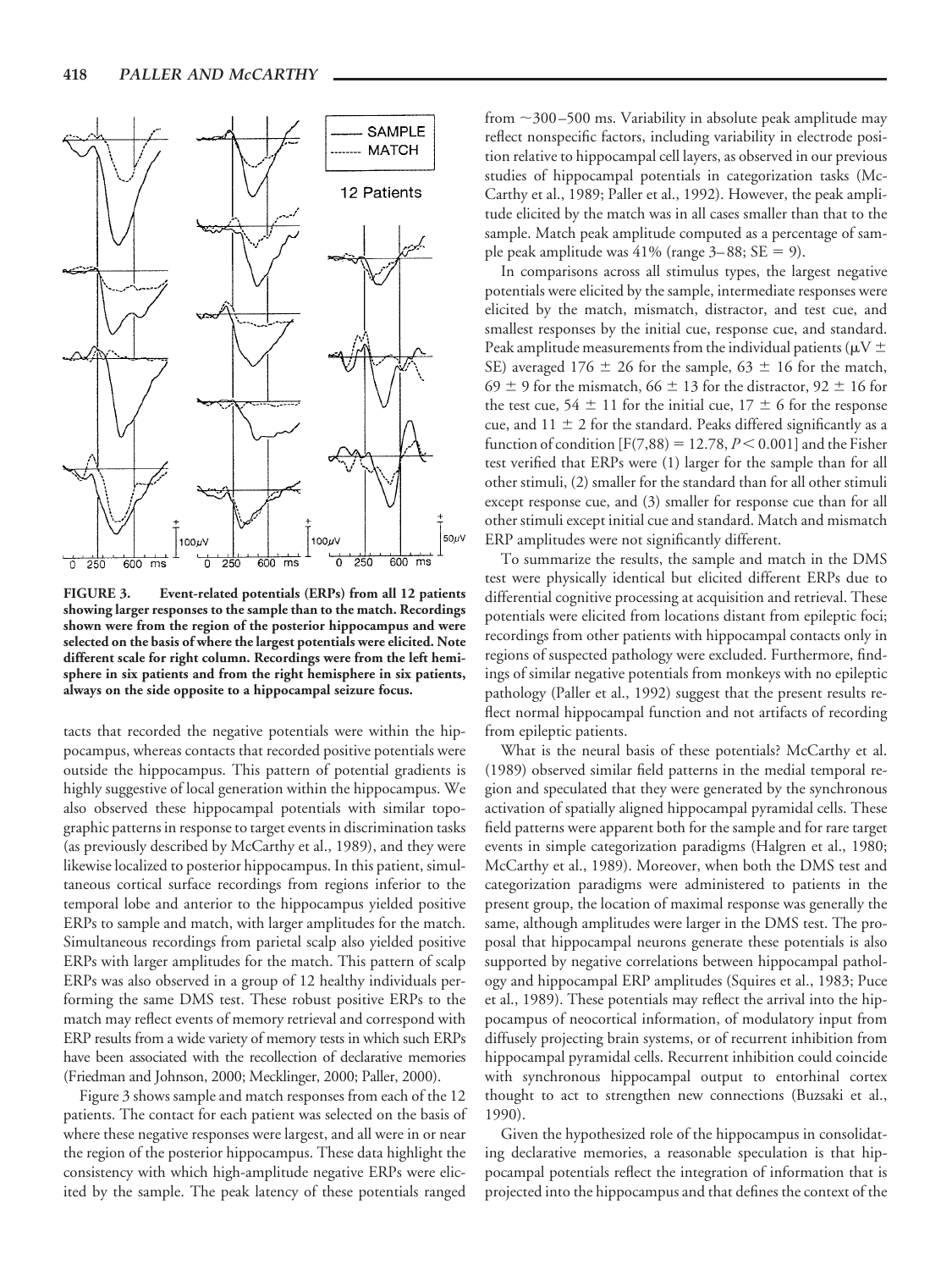learning episode plus high-level perceptual representations of tobe-remembered stimuli. Whereas consolidation is generally thought to take place during an extended time after the original episode, it may begin when the episode is first experienced. The present results raise the possibility that this hippocampal function begins within the first 300–900 ms after the onset of to-be-remembered stimuli, when relevant information may first be conveyed to the hippocampus.

Why did the sample elicit the largest hippocampal responses? All stimuli in the DMS test could potentially be remembered, yet most emphasis is certainly placed on remembering the sample. The response was smaller for the match, which was identical to the sample, as well as for the mismatch and distractors. Novelty may be another factor that influences hippocampal responses (Tulving et al., 1994; Dolan and Fletcher, 1997), and the sample was arguably a relatively novel stimulus in the DMS test. Whereas novel events may attract encoding resources, perhaps hippocampal activity can also be regulated on the basis of current goals to remember particular events.

Test stimuli presumably instigated retrieval and decision processes involving neocortical processing. Hippocampal negativity and concurrent scalp positivity during DMS may reflect these separate encoding and retrieval processes, respectively, given that scalp responses were larger for the match whereas hippocampal potentials were larger for the sample. Accordingly, the scalp activity should not be considered a reflection of the concurrent hippocampal activity. Similarly, scalp-recorded P300 potentials and hippocampal negativities often co-occur, but lesion evidence suggests that scalp P300s are not distant reflections of hippocampal activity (Stapleton et al., 1987; Johnson, 1988; Paller et al., 1988).

Hippocampal responses recorded in other paradigms have also been associated with memory formation. For example, ERPs to words were found to differ after  $\sim$  500 ms as a function of later recall performance (Fernández et al., in press). These differences, sometimes termed Dm (Paller and Wagner, 2002), were unaffected by word frequency. Similarly, greater EEG gamma-band phase synchronization between rhinal and hippocampal regions was observed after words that were subsequently remembered (Fell et al., 2001). Scalp-recorded EEG theta rhythms have also been associated with successful episodic encoding and have been attributed to corticohippocampal feedback loops (Klimesch, 1999).

By contrast, some analyses have failed to show relationships between hippocampal responses and memory storage. Puce et al. (1999) compared ERPs during learning and recognition phases of a face–name association task, a gender categorization task, and simple categorization tasks. The largest negative hippocampal responses were elicited in the categorization tasks, and there was no apparent association between hippocampal responses and face– name learning. This finding contrasts with the present results in which large hippocampal responses were elicited by the to-beremembered stimulus in the DMS test. Accordingly, it is not possible at present to specify all possible factors that may be required in order for these hippocampal potentials to be observed. Several factors may have contributed to the association between encoding and hippocampal potentials in the present design: (1) people were not maintaining to-be-remembered information at the moment sample stimuli were presented; (2) the sample stimulus in each trial was relatively novel; and (3) sample stimuli required distinctive

processing compared with what was required for most stimuli presented. The sample stimulus could have been categorized in a particularly meaningful way—as a stimulus that should be remembered.

Hippocampal activity measured indirectly using other methods also supports a role in forming declarative memories (Schacter and Wagner, 1999). Recently, for example, event-related fMRI demonstrated greater left hippocampal activation for words that were subsequently recognized (Fernández et al., 1998; Kirchhoff et al., 2000; Otten et al., 2001; Siwiec et al., 2001; Davachi et al., 2001). Similar effects were also observed bilaterally for visual scenes (Kirchhoff et al., 2000). Some single-unit recordings in epileptic patients may also reflect memory functions. In a DMS test, hippocampal responses were apparently related to the presentation of a stimulus or to the response demands, although cells also fired to stimuli or response demands apparently unrelated to memory (Halgren et al., 1978). During word-pair processing, firing rates of some neurons demonstrated a positive correlation and others a negative correlation with later recall (Cameron et al., 2001). This work can facilitate connections to unit studies in other species, including studies in which DMS tests were used (Wible et al., 1986; Coburn et al., 1990; Wilson et al., 1990; Salzmann et al., 1993). Multiple perspectives can thus be combined to further our understanding of the physiology of human memory.

The present results obtained using a nonverbal version of the DMS test, in conjunction with other findings discussed above, support the notion that synchronous input to spatially aligned hippocampal pyramidal cells contributes to the formation of declarative memories. By virtue of the high temporal resolution inherent in the ERP method, we have obtained indications that this contribution can begin within a few hundred milliseconds after to-be-remembered events. Current theories on the hippocampal contribution to declarative memory, mostly based on neuropsychological findings, suggest that enduring memory storage relies on interactions between neocortical and hippocampal processing (e.g., Paller, 1997, 2002; Squire and Schacter, 2002). The present findings indicate that hippocampal potentials index one of the earliest neurophysiological events that can ultimately lead to the lasting storage of a declarative memory.

#### **Acknowledgments**

The authors thank Dennis Spencer for his support; Truett Allison, Marta Kutas, and Aina Puce for their comments on a prior version of the manuscript; Joe Jasiorkowski and Liz Roessler for technical assistance; and the patients for their participation. Recordings were performed in conjunction with the Yale Epilepsy Surgery program and the Neuropsychology Laboratory at the West Haven VA Hospital.

### **REFERENCES**

Aggleton J, Nicol R, Huston A, Fairbairn A. 1988. The performance of amnesic subjects on tests of experimental amnesia in animals: delayed